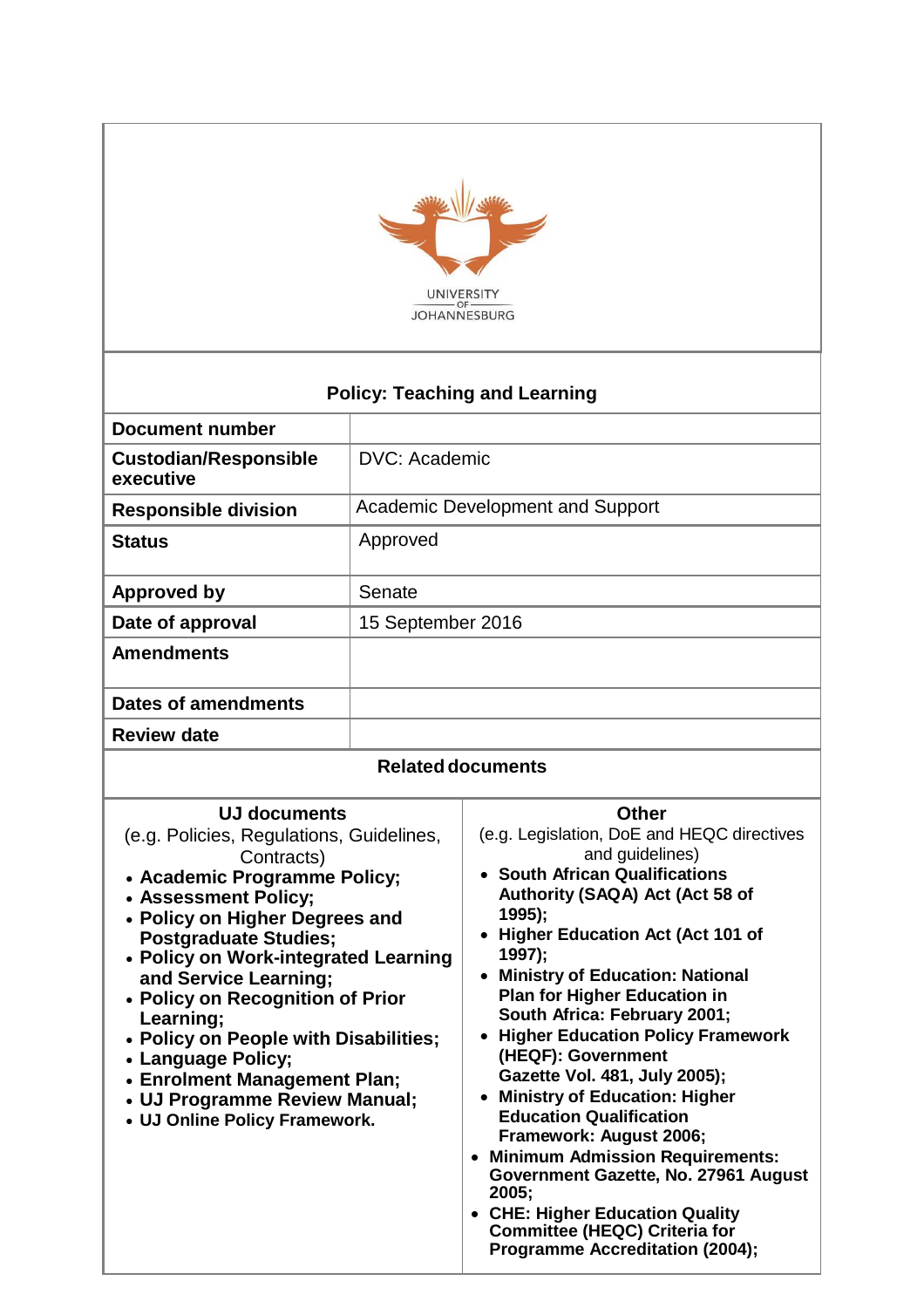|                                                                                                           | <b>Protection of Personal Information</b><br>$\bullet$<br>Act 4 of 2013 (2013)                                                                                |
|-----------------------------------------------------------------------------------------------------------|---------------------------------------------------------------------------------------------------------------------------------------------------------------|
| <b>Stakeholders affected by this</b><br>document (units and divisions who<br>should be familiar with it): | <b>Executive Deans;</b><br><b>Heads: Academic Departments;</b><br>$\bullet$<br>• Lecturers (Full-time and Part-<br>time);<br>• Heads: Academic Support Units. |
| Website address of this document:                                                                         | Intranet: https://www.intranet.uj.ac.za                                                                                                                       |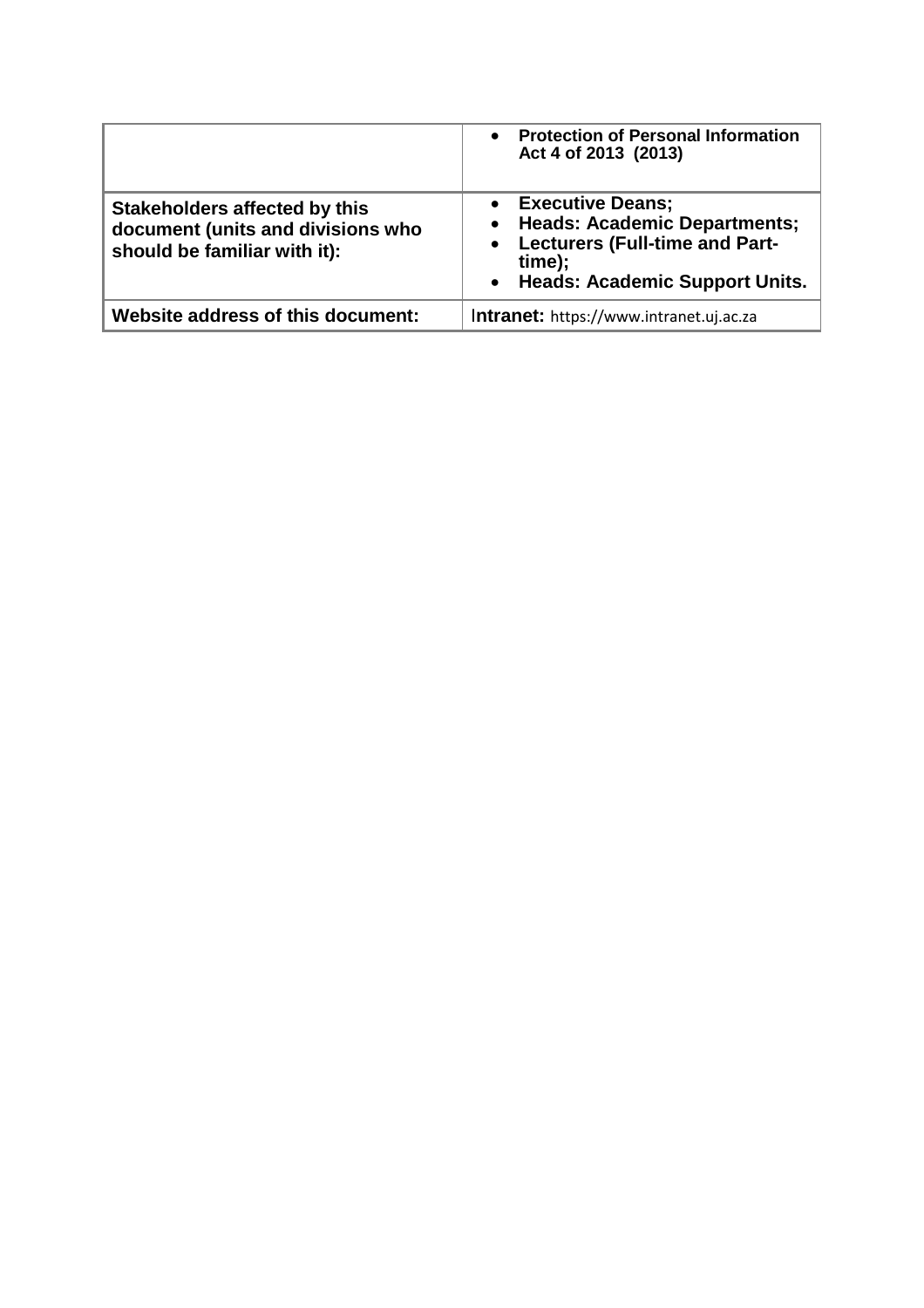## **Contents**

|      | <b>PART A: POLICY: TEACHING AND LEARNING</b>                              | $\overline{\mathbf{4}}$ |
|------|---------------------------------------------------------------------------|-------------------------|
| 1.   | <b>FOREWORD</b>                                                           | 4                       |
| 2.   | <b>PURPOSE OF THE POLICY</b>                                              | 4                       |
| 3.   | <b>SCOPE</b>                                                              | 5                       |
| 4.   | <b>DEFINITIONS</b>                                                        | 5                       |
| 5.   | PRINCIPLES AND VALUES UNDERPINNING THE POLICY                             | 5                       |
| 6.   | <b>BRIEF EXPOSITION OF THE POLICY</b>                                     | 6                       |
| 6.1  | <b>Focus on student learning</b>                                          | 6                       |
| 6.2  | <b>Teaching for learning</b>                                              | $\overline{7}$          |
| 6.3  | <b>Assessment</b>                                                         | $\overline{7}$          |
| 6.4  | <b>Student and staff responsibilities</b>                                 | 7                       |
| 6.5  | <b>Catering for diversity</b>                                             | 8                       |
| 6.6  | A flexible and encompassing approach to learning and teaching             | 8                       |
| 6.7  | Large class teaching                                                      | 9                       |
| 6.8  | Information and Communication Technology, and learning with<br>technology | 9                       |
| 6.9  | <b>Learning resources</b>                                                 | 9                       |
| 6.10 | Language of teaching and learning                                         | 10                      |
| 6.11 | A key role for learning analytics                                         | 10                      |
| 6.12 | <b>Academic staff development</b>                                         | 10                      |
| 6.13 | Quality enhancement of learning and teaching                              | 11                      |
| 7.   | <b>FACULTY POLICIES ON TEACHING AND LEARNING</b>                          | 11                      |
| 8.   | <b>DISSEMINATION AND IMPLEMENTATION</b>                                   | 11                      |
| 9.   | <b>REVIEW OF THE POLICY</b>                                               | 11                      |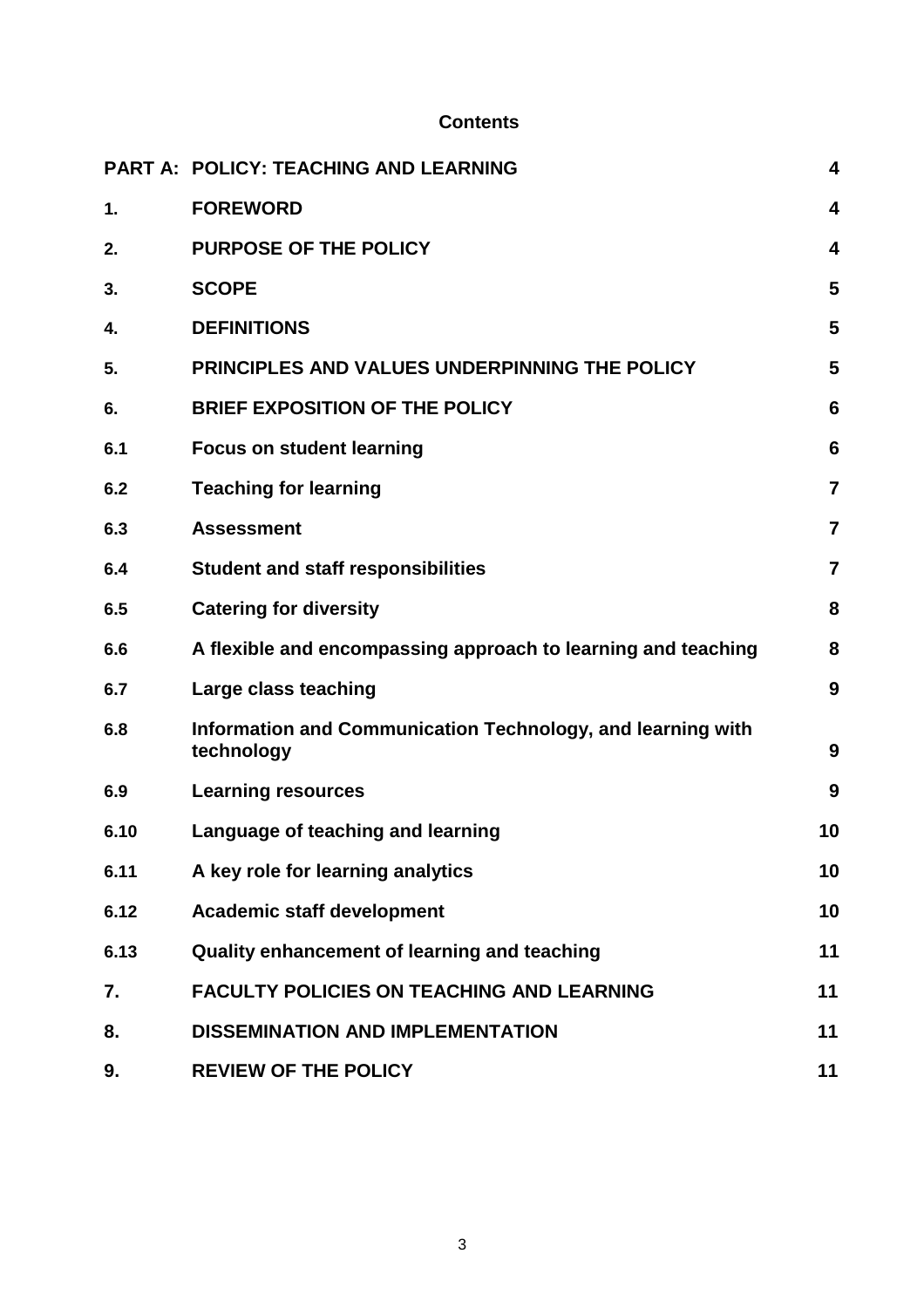# **PART A: POLICY: TEACHING AND LEARNING**

# **1. FOREWORD**

This Policy sets out the University's policy on teaching and learning.

It reflects and underpins the University's strong commitment to excellence in teaching and learning, as implicit in its vision and mission statements: "An international university of choice, anchored in Africa, dynamically shaping the future" and: "Inspiring its community to transform and serve humanity through innovation and the collaborative pursuit of knowledge". Under the overall strategic goal of global excellence and stature, Strategic Objective Two details the University's commitment to excellence in teaching and learning, to which the Policy responds.

Against the background of these commitments, the University strives to guide and support its students in acquiring:

- 1.1 The academic, professional and vocational knowledge, skills, attitudes and values that will enable employability and participation as responsible world citizens in the societies of the complex  $21<sup>st</sup>$  century;
- 1.2 The practices of the knowledge domain in the field of study concerned enabled through institutional commitment to the 'learning to be' teaching philosophy;
- 1.3 An understanding of knowledge as a process and instrument of inquiry to solve problems; and the ability to participate in such processes;
- 1.4 Skills in innovation and critical intellectual inquiry;
- 1.5 The competencies and attitudes necessary for lifelong learning including the ability to select from and convert rapidly proliferating information to knowledge.

## **2. PURPOSES OF THE POLICY**

- 2.1 To map out the institution's commitment to teaching and learning, and to inform strategic decision making regarding activities in this domain;
- 2.2 To define expectations and responsibilities placed on the various governance bodies, staff and students
- 2.3 To provide a framework against which activities and outcomes in teaching and learning, as well as Policy implementation, can be monitored and evaluated.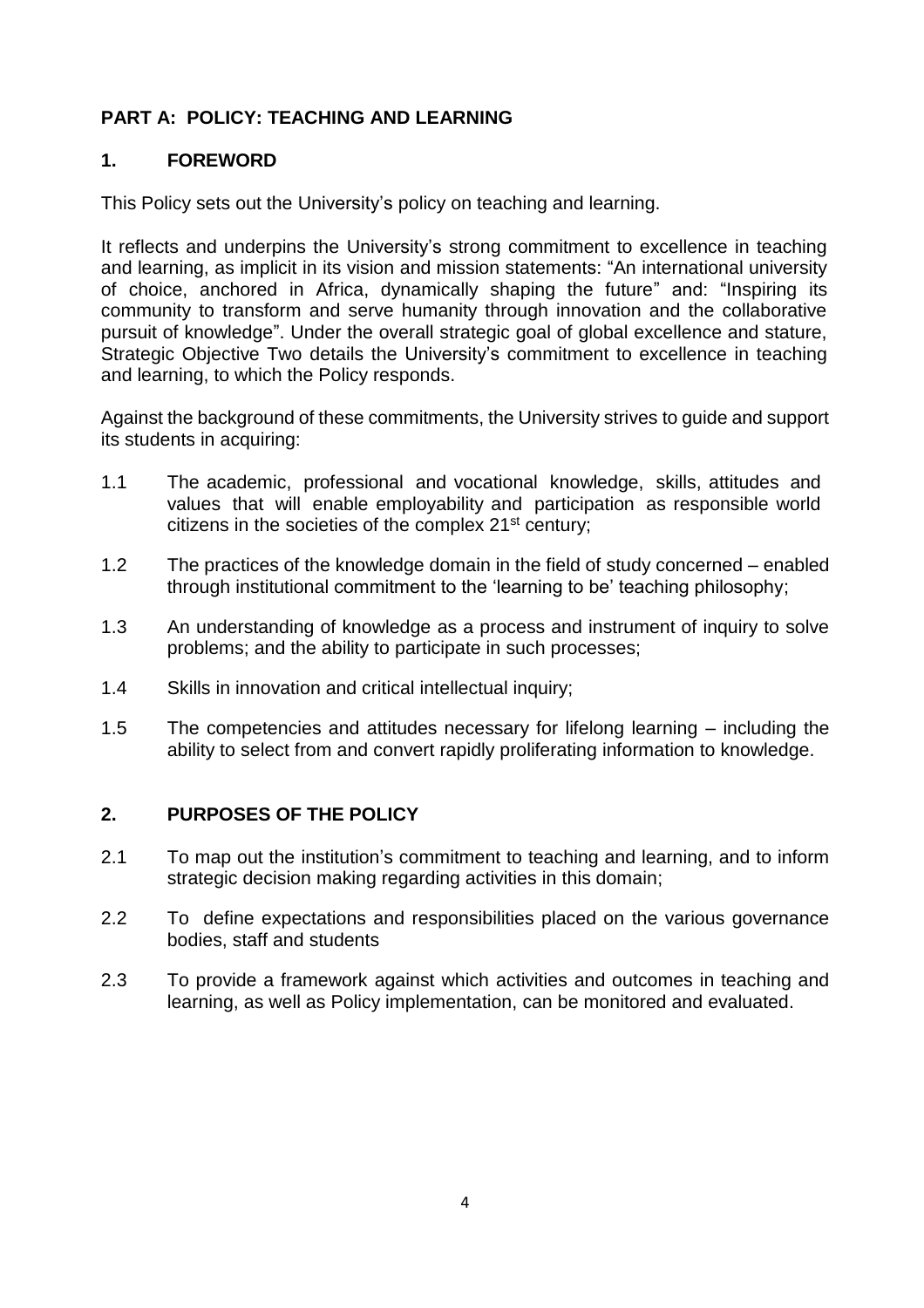# **3. SCOPE**

This Policy has institution-wide application.

## **4. DEFINITIONS**

- 4.1 **"Learning to be":** a view of higher education that conceptualises learning as becoming a practitioner of a knowledge and professional domain. Learning to be presupposes learning the practices of the knowledge domain (discipline or profession), which include principles, dispositions, attributes, competencies, activities, skills, procedures and values. It also requires learning how to best utilise the conceptual frameworks and/or theories of the domain, as well as the practices of inquiry, to identify and solve problems or interpret and address everyday issues.
- 4.2 **Epistemological access**: access to the knowledge available in and distributed by universities, as opposed to merely physical access to the university. Epistemological access presupposes teaching, which makes academic practices and underlying knowledge systems and values explicit, as well as the linguistic discourse used to represent those values.
- 4.3 **Diversity:** defined for the institution as including inter alia race, age, gender, religion, sexual orientation, culture, ethnicity, socio-economic status, geographic location and nationality.
- 4.4 **Learning analytics**: measuring, collecting, analysing and reporting data about learners and their contexts, in order to understand and optimise learning and associated learning environments.

## **5. PRINCIPLES AND VALUES UNDERPINNING THE POLICY**

The following principles inform practices in the domain of learning and teaching:

- 5.1 UJ is committed to excellence in all aspects of teaching and learning, and to this end will constantly work to enhance curricula, staff qualifications and expertise, teaching practice and assessment, and learning environments. This commitment to excellence fully acknowledges UJ's diverse qualifications, and the demands of different knowledge types and learning orientations.
- 5.2 UJ graduates and diplomates will be educated as world citizens for life, work and leadership in the dynamic and complex world of the  $21<sup>st</sup>$  century, and as knowledge practitioners in professional domains. Graduates and diplomats will be independent learners who are ambitious, innovative, confident, and adaptable, socially reflective and have enquiring and critical minds.
- 5.3 Teaching is conceptualized as a core professional and scholarly activity requiring staff to engage reflectively in their own practices, and is supported by a coherent and systematic programme of staff professional development and appropriate acknowledgement. An educational philosophy that will be promoted is that of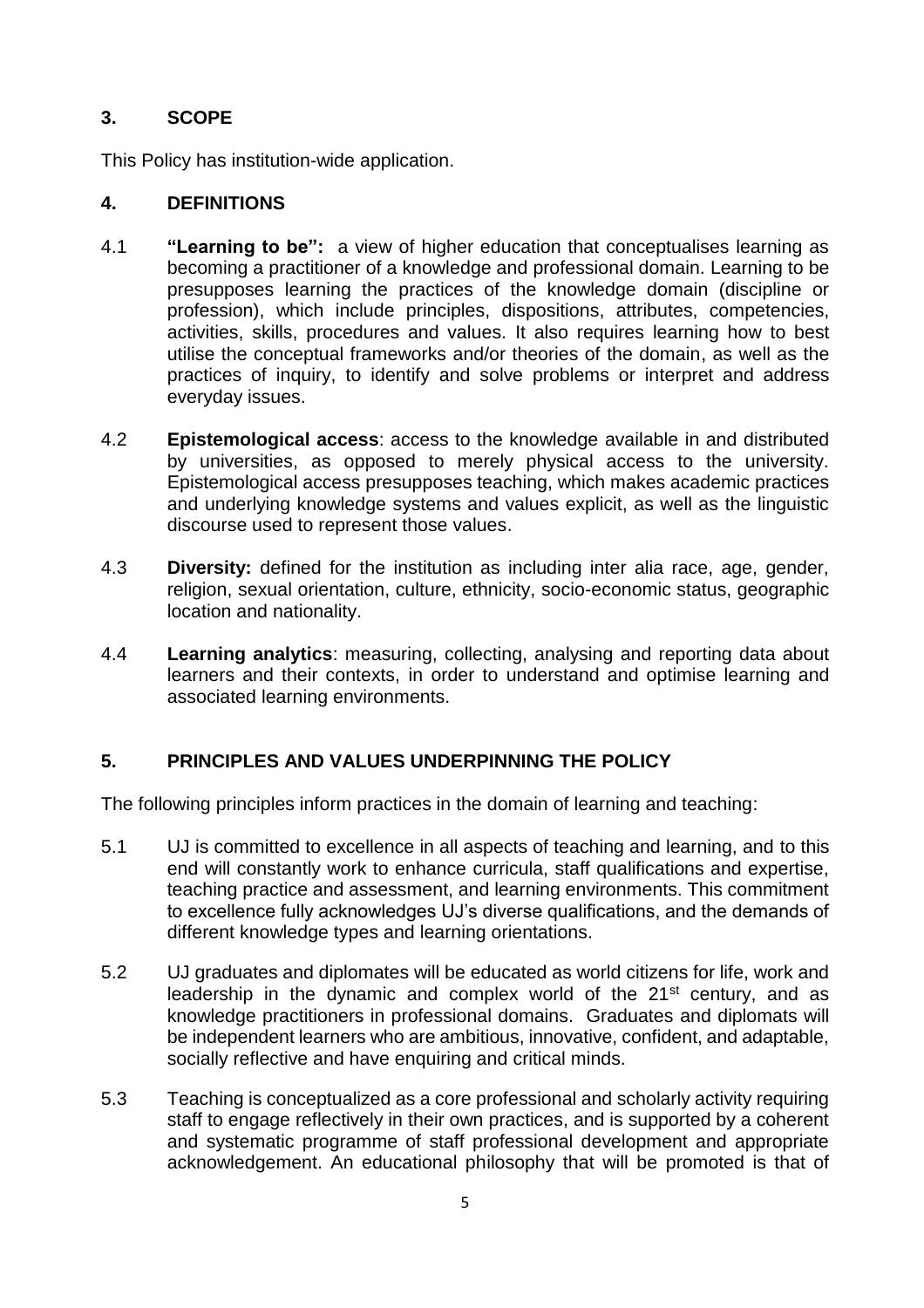'learning to be': learning as becoming a practitioner of a knowledge and professional domain.

- 5.4 Planning for new programmes, the ongoing development of curricula and decisions around teaching and learning practice will be based on qualitative and quantitative evidence, and will be informed by comprehensive learning analytics and output from Scholarship of Teaching and Learning research.
- 5.5 Curricula and teaching and learning practices will capitalise on UJ's advantageous location in the Johannesburg metropolitan area, and promote engagement with a wide range of stakeholders and communities in programmeappropriate ways. Curricula and pedagogies will also capitalise on UJ's growing stature as a research-focused institution.
- 5.6 All UJ students are expected to maintain high standards of achievement. On the one hand, UJ's strategic commitment to access and success for students from disadvantaged communities will be matched by a commitment to epistemological access, to enable student success. This commitment will also require the institution to address areas in which it may still be underprepared for the learning needs of many first-generation students. On the other hand, any student who demonstrates high achievement will immediately receive further opportunities for academic stretch and intellectual challenge. All UJ students will be made welcome as members of our academic community.
- 5.7 Diversity on campus is recognised as an important element of the richness of the learning experience at University and as vital to the growth and development of individuals, both staff and students. The diversity of our academic community requires multiple, varied and innovative teaching, pedagogical and assessment strategies, to forge dynamic learning communities based on active student engagement; and for this reason, it is all the more important that we know our students well.
- 5.8 Appropriate physical and virtual learning environments will support teaching innovation and social learning, both within and outside of class rooms, into the future. In particular, UJ will capitalise on the potential of new technologies to support collaborative and authentic learning, and the social integration of the academic community.

The above principles will apply equally to undergraduate and postgraduate teaching, to subsidised and to non-subsidised learning programmes in all faculties and on all campuses.

## **6. BRIEF EXPOSITION OF THE POLICY**

- 6.1 *Focus on student learning*
- 6.1.1 The Policy is informed by an understanding of learning as social and interactive, participative, situated and requiring active engagement, and as taking place both in and outside of scheduled classes.
- 6.1.2 Student engagement, resulting in deep learning, is fostered through challenging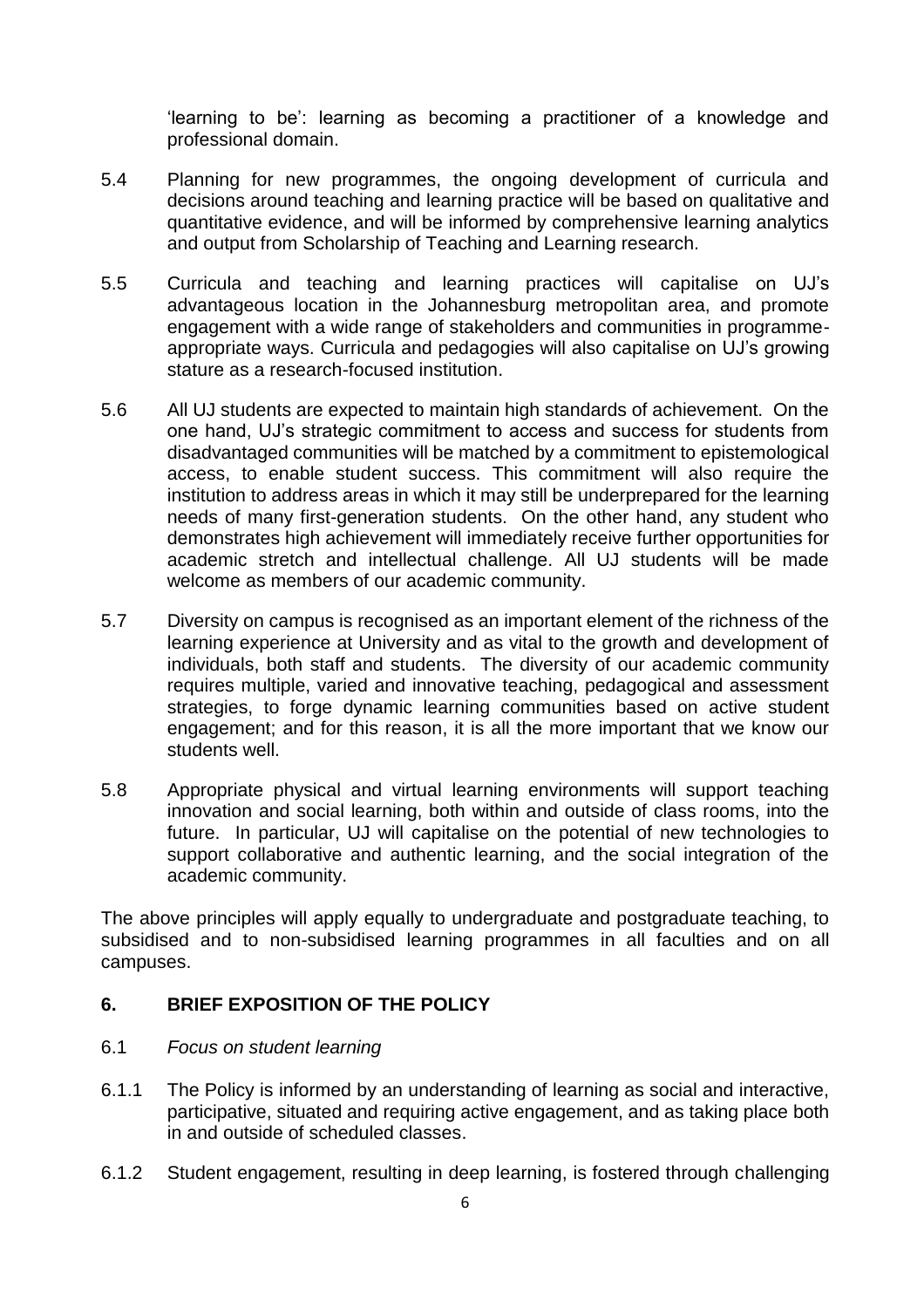learning tasks. Student learning is understood as a holistic process, situated within development of the full person.

6.1.3 Pedagogies are selected with the purpose of nurturing in students a desire for knowledge and the ability to learn independently, thereby equipping them for lifelong learning.

#### 6.2 *Teaching for learning*

- 6.2.1 UJ, as a comprehensive university, offers a wide diversity of qualifications ranging from general formative through vocational to professional programmes. These types of programmes assume different types of programme purpose and learning orientation, and will hence be likely to necessitate different types of curricula and pedagogy.
- 6.2.2 Teaching is understood as the facilitation of learning and hence involves primarily the creation of opportunities for authentic learning.
- 6.2.3 Teaching can be assumed to be successful only when students are able to demonstrate learning in meaningful and appropriate ways.
- 6.2.4 Staff are encouraged to explore and apply the educational philosophy of 'learning to be' within their discipline.
- 6.2.5 The University places a high premium on the ongoing development of teaching competence, and seeks to incentivise excellent teaching.

#### 6.3 *Assessment for learning*

- 6.3.1 Assessment and feedback are core components in the facilitation of learning.
- 6.3.2 Staff are encouraged to utilise diverse assessment methods, and to ensure appropriate alignment with learning outcomes.
- 6.3.3 Staff must use assessment strategies and pedagogical methods that are appropriately aligned with learning outcomes.
- 6.3.4 Students are provided with explicit, constructive and prompt feedback regarding their learning and knowledge development progress.
- 6.3.5 Assessment strategies focus on the demonstration and application of information rather than on simply expounding it.
- 6.4 *Student and staff responsibilities*
- 6.4.1 The responsibility for achieving quality learning is shared between staff and students.
- 6.4.2 Staff have the obligation to develop well-prepared programmes and to present these in ways that accommodate the diversity of student needs and learning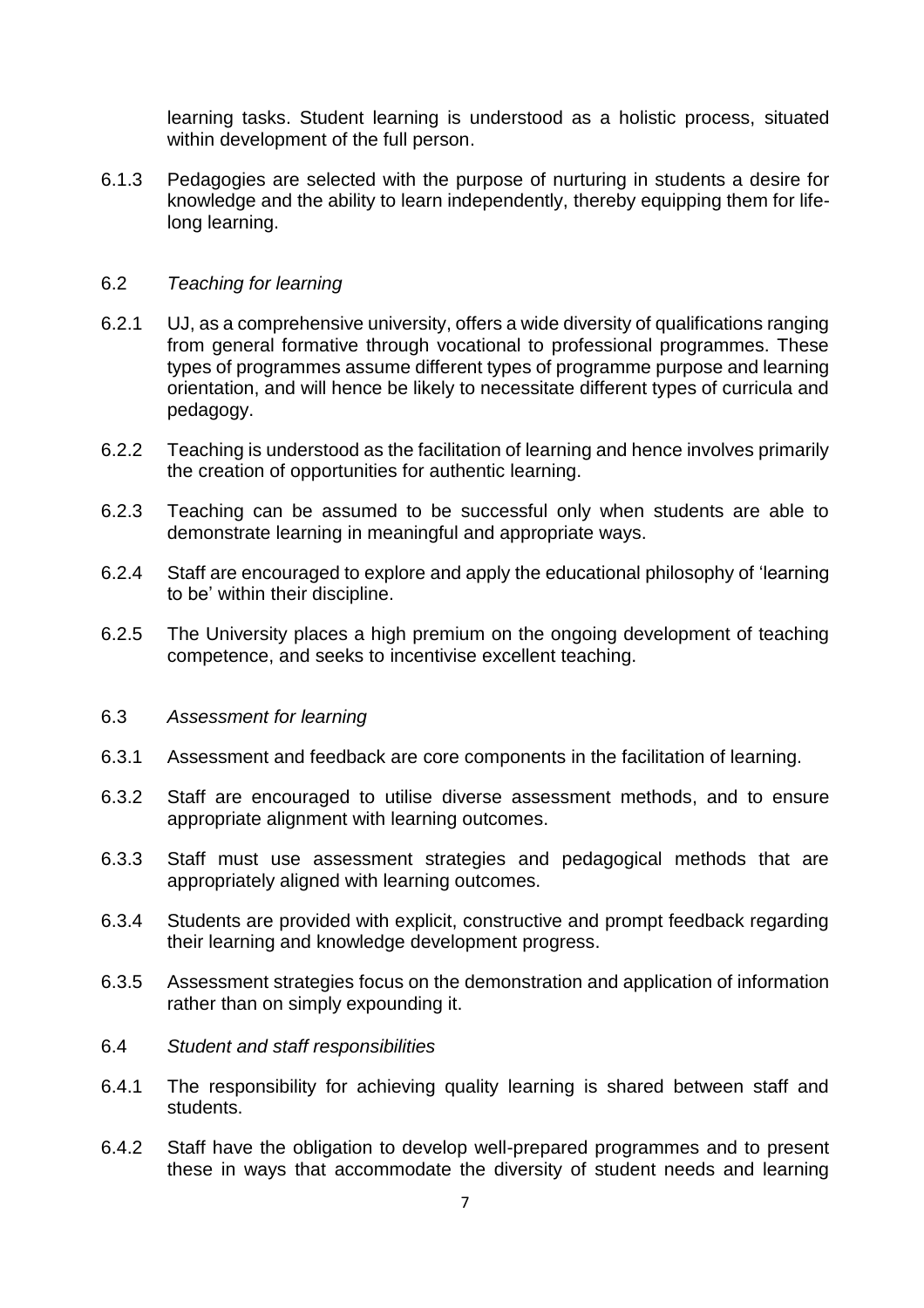approaches.

6.4.3 Students have the responsibility to attend all classes, complete all assignments timeously and to devote the necessary study time and purposeful effort to achieve the learning outcomes.

#### 6.5 *Catering for diversity*

- 6.5.1 The University has a commitment to 'teaching the students we have'. This implies catering for the full diversity of students in each cohort and accommodating different learning styles and varying language ability.
- 6.5.2 Staff make themselves aware of the diversity in the student body, of the characteristics and needs of particular cohorts of students, and of the need to accommodate these in curriculum and pedagogy.
- 6.5.3 In view of the University's commitment to access, students who are likely to need additional support are identified as early as possible in the semester, to allow time for interventions. Specialised support, particularly with regard to under-prepared students, is made available by the Division of Academic Development and Support.
- 6.5.4 Excellent performance is acknowledged, and additional learning opportunities must be made available to top performing students.
- 6.6 *A flexible and encompassing approach to learning and teaching*
- 6.6 1 The University of Johannesburg is committed to providing quality programmes regardless of the delivery format. As such, the UJ Online Policy Framework focuses specifically on the best practices and strategies for online/distance learning and course delivery. All other teaching and learning policies within the University are adhered to, irrespective of the mode of delivery. Within this context, UJ is committed to the quality standards/guidelines for programme design, instruction, associated support services, evaluation and assessment, use and distribution of learning materials, the rights and responsibilities of parties and all related matters associated with online/distance learning.
- 6.6.2 All programmes at the University include a contact component between the lecturer, other learning facilitators (if applicable) and students, generally providing for a variety of learning opportunities, such as lectures, workshop, seminars, tutorials, practicals, etc. Such face-to-face facilitation of learning is complemented by other modes of learning, often by means of technology.
- 6.6.3 Contact time allocation is premised on the needs of students and requirements for learning.
- 6.6.4 Opportunities are provided for both autonomous and collaborative learning, and independent study is an integral part of all modules.
- 6.6.5 Learning takes place during classes, in classrooms and in science, language and computer laboratories, but also outside of formal learning venues, both on and off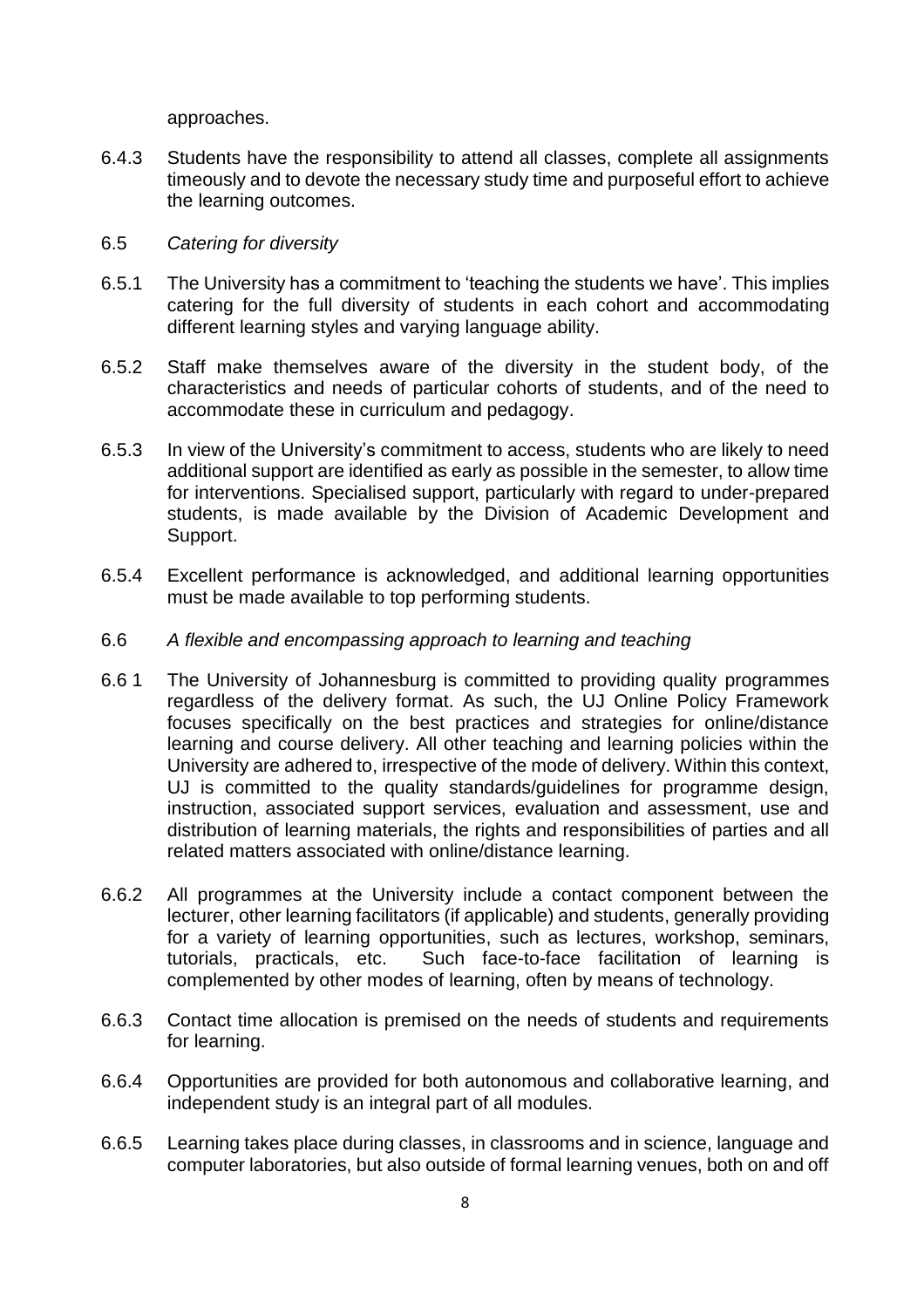campus.

- 6.6.6 Formal on-campus classes may be complemented by excursions and site visits, to allow for engagement with stakeholders and communities.
- 6.6.7 Work-integrated Learning and Service Learning in most cases involve sites of learning, such as community, industrial, commercial and clinical settings.

#### 6.7 *Large class teaching*

- 6.7.1 Given the size of UJ's student body, much teaching of necessity takes place to large groups of students; however, the size of what is termed 'large classes' varies considerably across faculties.
- 6.7.2 Large classes are complemented with tutorials delivered by trained tutors, with the goal of ensuring that every student has some experience of small group learning.
- 6.7.3 Lecturers are encouraged to teach large classes in innovative ways, and to supplement information delivery with opportunities for active learning.
- 6.8 *Information and Communication Technologies, and learning with technology*
- 6.8.1 During the past decade, ICTs have largely been used to optimally deliver facts and skills (a learning from technology approach). However, to support the development of a 21st century skilled community, technology should support creative active learning that makes use of a range of different pedagogies and includes complex activities and collaborative learning (a learning with technology approach).
- 6.8.2 Use of ICTs in teaching and learning should be integrated with authentic learning, thereby supporting the use of technology in the formal classroom and extending flexible learning opportunities into the wider community.
- 6.8.3 UJ will prioritise the use of open access, open content and open source philosophies and practices in teaching and learning.
- 6.8.4 Ubiquitous access to learning with technology on all campuses (as increasingly being implemented) allows for full use of the numerous possible uses of ICTs in teaching and learning: as information stream; as enabler of communication, collaboration and transformation of information; and as professionalisation tool.
- 6.8.5 Focused staff development will increasingly equip teaching staff to maximise the possibilities of learning with technology.
- 6.8.6 ICTs are also used administratively to support student management and assessment opportunities.
- 6.9 *Learning resources*
- 6.9.1 A wide variety of learning resources (including textbooks, ebooks, research publications, multimedia, educational games, and other electronic resources)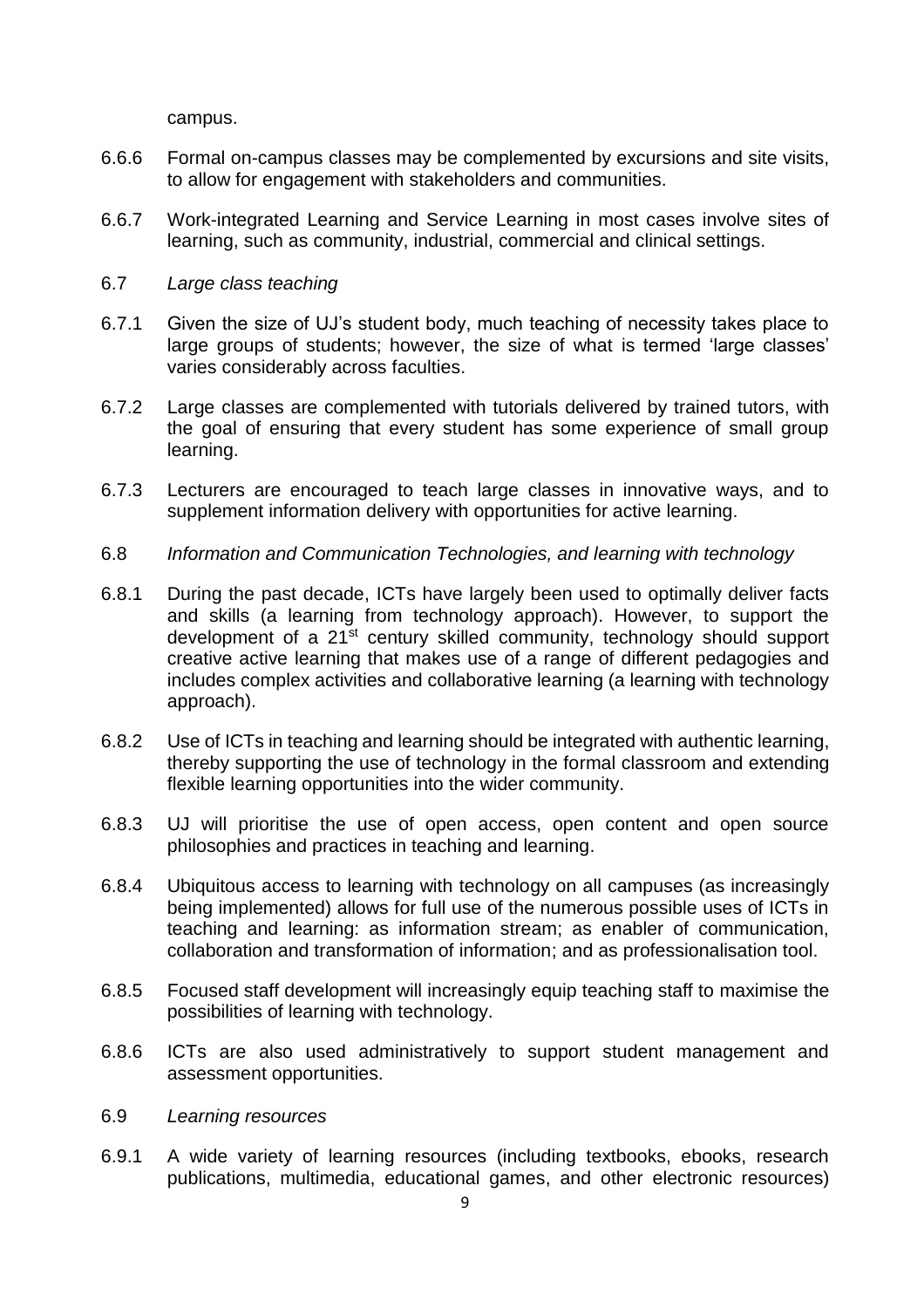support student learning.

- 6.9.2 A learning guide, made available in soft copy, provides essential information for each module.
- 6.10 *Language of teaching and learning*
- 6.10.1 The language of learning, teaching and assessment and academic administration is determined by the University's Language Policy as approved by Senate and Council.
- 6.10.2 All undergraduate curricula include a focus on English language development.
- 6.10.3 The use of additional languages in tutorials and practicals is encouraged.
- 6.10.4 Some professional and vocational curricula may include modules in relevant African languages, as required in the specific profession or vocation.

#### 6.11 *A key role for learning analytics*

- 6.11.1 Data models and tools to analyse and predict student progress and performance are available to students, tutors, lecturers and administrators.
- 6.11.2 Decisions about teaching and learning are evidence-based, and underpinned by quantitative and qualitative data of various types.
- 6.11.3 Ready availability of data on student performance allows for the early identification of underperforming students and of top achievers.
- 6.12 *Academic staff development*
- 6.12.1 A high premium is placed on the continual development of teaching competence.
- 6.12.2 The Academic Development Centre offers developmental workshops and seminars, and also partners with faculty staff in exploring the implications of the 'learning to be' teaching philosophy for curriculum and pedagogies.
- 6.12.3 Faculty-based development may address programme-specific or disciplinerelated needs.
- 6.12.4 Student and peer evaluation of teaching and modules supports reflection on curriculum and teaching strategies.
- 6.12.5 Faculties are encouraged to support forums for exploring effective teaching and learning practice.
- 6.12.6 Teaching staff are strongly encouraged to engage in the Scholarship of Teaching and Learning, and to make their research findings broadly available to the university community.
- 6.13 *Quality enhancement of learning and teaching*